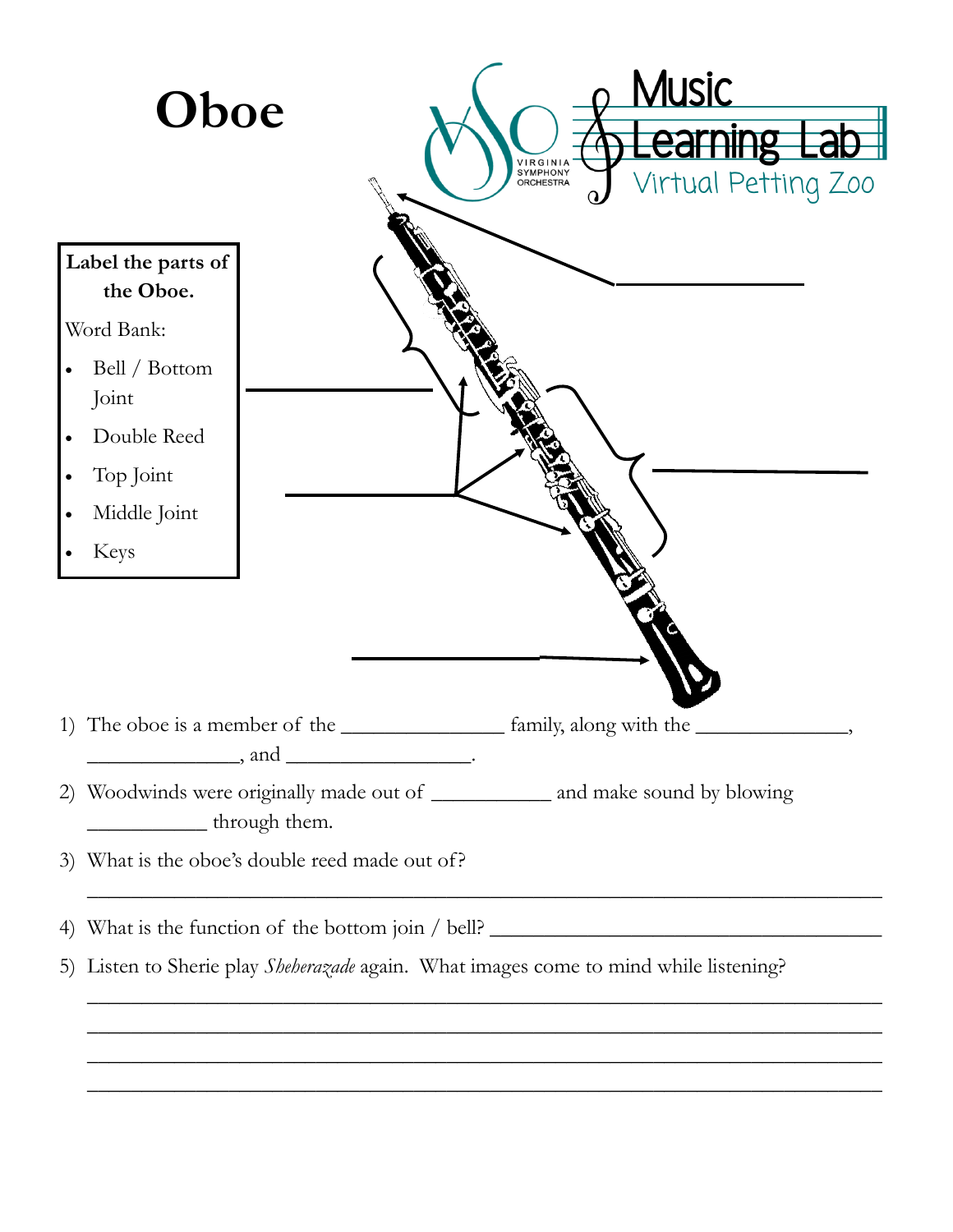

- Construction of the Constant of the Constant of the Constant of the Constant of the Constant of the Constant o
- Woodwind Family: The Woodwind family consists of the flute, clarinet, oboe, saxophone, and bassoon. There are two types of woodwind instruments: flutes and reed instruments.
- Reed: a piece of thin cane used in various Woodwind instruments to vibrate and make sound
- Mechanisms: a set of parts working together

## **Further Listening:**

Listen to the entirety of Rimsky-Korsakov's *Sheherazade* <https://www.youtube.com/watch?v=SQNymNaTr-Y>

Hear oboist François Leleux play Mozart's *Oboe Concerto in C Major* <https://www.youtube.com/watch?v=eDrVtXPpuRI>

For more videos, please visit <https://virginiasymphony.org/learninglab/>